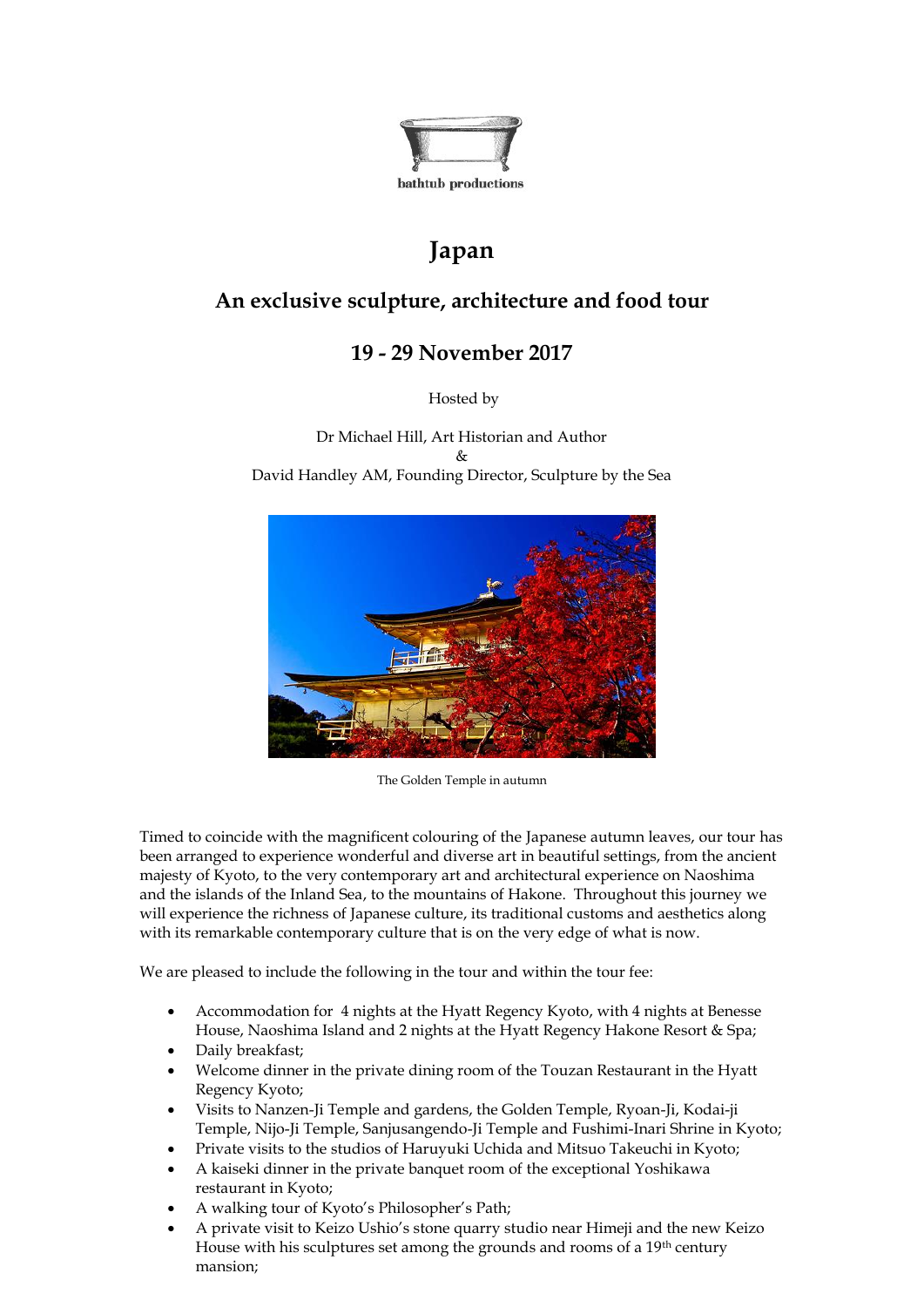- Welcome dinner at the Terrace restaurant, Benesse House, on our first night on the island of Naoshima;
- A private tour of the Benesse House Museum, Chichu Art Museum and the Lee Ufan Museum on the island of Naoshima;
- A private tour of Isamu Noguchi's Studio on the island of Shikoku;
- A private tour of the extraordinary art projects on the islands of Teshima and Inujima, including a light lunch;
- A kaiseki dinner at Issen restaurant , Benesse House Museum;
- A private tour of the Hakone Open-Air Museum with its significant sculpture collection including major works by Henry Moore and its Picasso gallery;
- A visit to the enchanting moss gardens of the Hakone Museum of Art;
- Farewell French Japanese fusion dinner in the private dining room of the Hyatt Regency Hakone Resort & Spa;
- Entry fees to all listed shrines, temples and temple gardens;
- Entry fees to all listed museums and art projects;
- Light lunches on the coach day trips in Kyoto and at the Hakone Open-Air Museum;
- Bullet train, coach and ferry transport in between cities; and
- Tour host fees.

### **TOUR COSTS**

The cost for the 10 night tour with the above listed inclusions per person:

| Twin share  | A\$11,950 |
|-------------|-----------|
| Single room | A\$12,950 |

A non-refundable deposit of A\$2,500 per person is required on booking, with the balance to be paid by 15 April, 2017. Please note that your place on the tour is confirmed on payment in full of the tour cost. For further conditions please see the end of the itinerary.

**To book one of only 15 places on the tour please complete the accompanying reservation form and email it to suzie@sculpturetours.com.au or contact Suzie Clark by telephone +61.2.8399 0233.**

Please feel free to ask Suzie any questions including diet specifications and the like.

### **FLIGHTS TO AND FROM JAPAN – PRE TOUR ACCOMMODATION IN TOKYO**

Michael Hill and David Handley will fly on 17 November from Sydney to Tokyo (Haneda) on QF25 departing at 9.30pm, staying the night of 18 November in Tokyo at the Hotel Metropolitan Marunouchi.

Some guests choose to stay overnight in Tokyo for one or more nights before the tour, both to experience Tokyo and to avoid the early morning arrival on the day the tour starts. While other guests wish to arrive on an overnight flight to join us the morning the tour starts. If you wish to book accommodation in Tokyo before the tour starts we have a group booking and recommend the Hotel Metropolitan Marunouchi for its proximity to the Imperial Palace, as well as Tokyo Central Train Station from where we take our bullet train to Kyoto on the first morning of the tour. Equally close is the Shangri-La Hotel where several guests choose to stay each year.

While the tour starts on the morning of 19 November, we will be more than happy to assist you from the airport if you are on our flight and you are welcome to join us for dinner on 18 November.

Michael Hill departs Tokyo (Haneda) on 29 November at 10pm on QF26 to Sydney. The tour is scheduled to end to comfortably meet this flight as well as the flights to Melbourne, Perth and Auckland from either Tokyo (Narita) or Tokyo (Haneda) airports on the evening of 29 November. Please note flights are not included in the cost of the tour.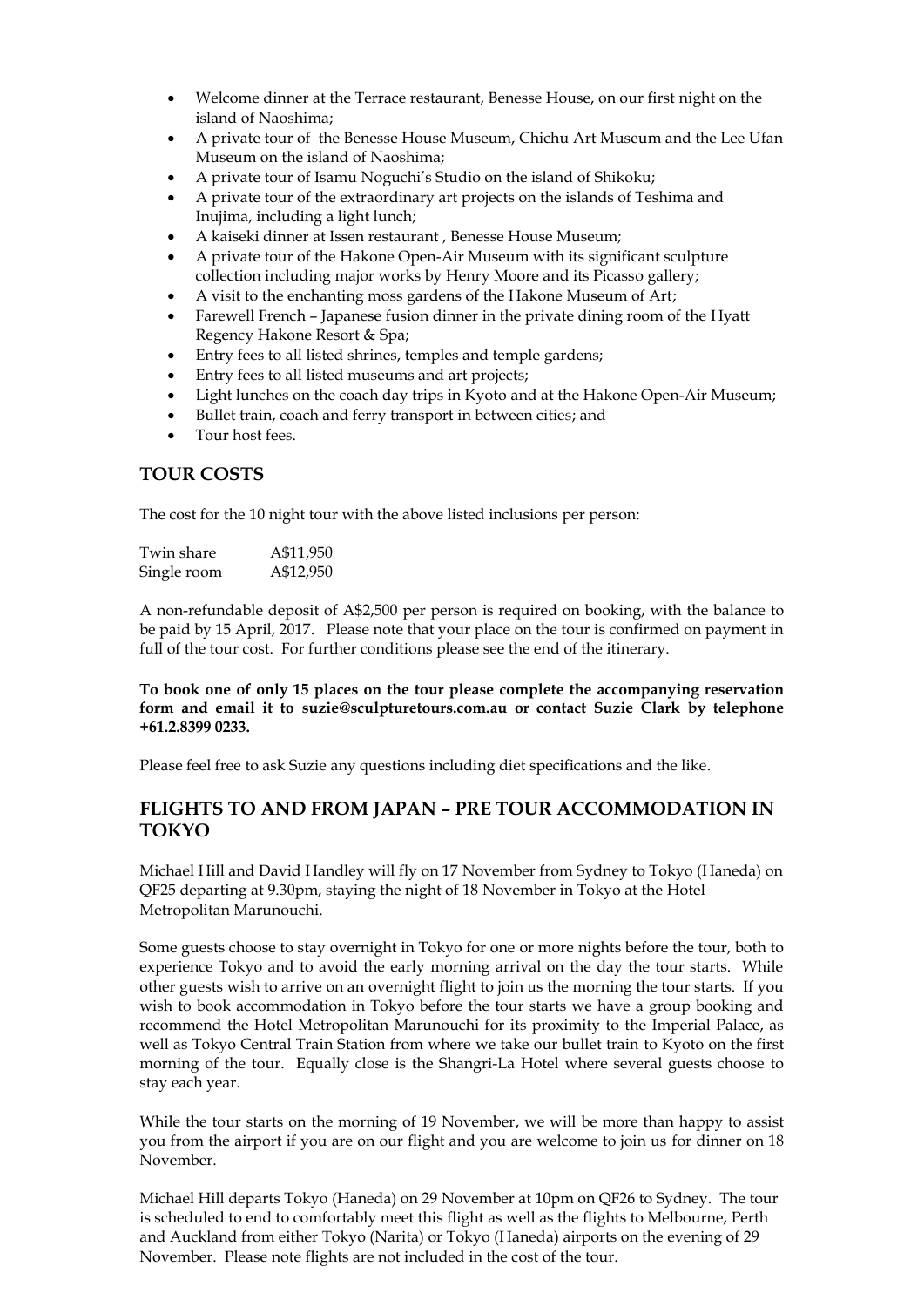*Sunday 19 November – Meet in Tokyo to journey together to the ancient capital of Kyoto where we will spend the afternoon at two extraordinary and very different shrines and temples, Fushimi-Inari and Sanjusangendo-Ji, followed by our welcome dinner.*



The vermillion tori of Fushimi-Inari

### **Tokyo to Kyoto**

#### *Accommodation - Hyatt Regency Kyoto*

- 9am For guests staying the night of 18 November in Tokyo, please check-out of the Hotel Metropolitan Marunouchi, Tokyo (1-7-12 Marunouchi, Chiyoda-ku, Tokyo 100-0005, tel. +81. 3. 3211 2233 [www.hotelmetropolitanmarunouchi.jp\)](http://www.hotelmetropolitanmarunouchi.jp/).
- 9.15am Meet in the foyer of the Hotel Metropolitan Marunouchi together with your luggage to walk 3 minutes to Tokyo Central Train Station from where we will travel together by the Shinkansen bullet train to the ancient capital of Kyoto, having a light lunch on the train.
- 1pm Arrive in Kyoto to travel the short distance by taxi to the Hyatt Regency Kyoto to check-in (644-2 Sanjusangendo-mawari, Higashiyama-ku, Kyoto, 605-0941, tel. +81 75 541 1234 www.kyoto.regency.hyatt.com).
- 2pm Meet in the foyer of the Hyatt Regency Kyoto for an afternoon tour of two of Kyoto's outstanding and uniquely different cultural treasures: the Sanjusangendo-Ji temple; and the Fushimi-Inari shrine. Our afternoon tour is designed to avoid the extraordinary road traffic on this popular Sunday during the peak autumn leaf season.

We begin the afternoon with a tour of the 700 year old Sanjusangendo-Ji Temple located next to the Hyatt Regency Kyoto. The temple has 1001 life-sized statues of Kannon Bodhisattva carved from cypress and covered in gold leaf and was the site of almost superhuman archery contests from the start of the 17th century.

A short walk and a few stops by local train we arrive at the start of the Fushimi-Inari shrine. One of the most memorable sights in Kyoto, with seemingly endless arcades of vermilion torii (shrine gates), Fushimi-Inari is a 4km pathway up the mountain of this temple shrine to the fox. We highly recommend you walk part of the way up the easier early section of the mountain to experience the shrine, walking 20 – 90 minutes as preferred.

Return to the Hyatt Regency Kyoto to put your feet up.

7pm Our special welcome dinner in the private dining room of the Touzan restaurant at the Hyatt Regency Kyoto overlooking its dry stone garden.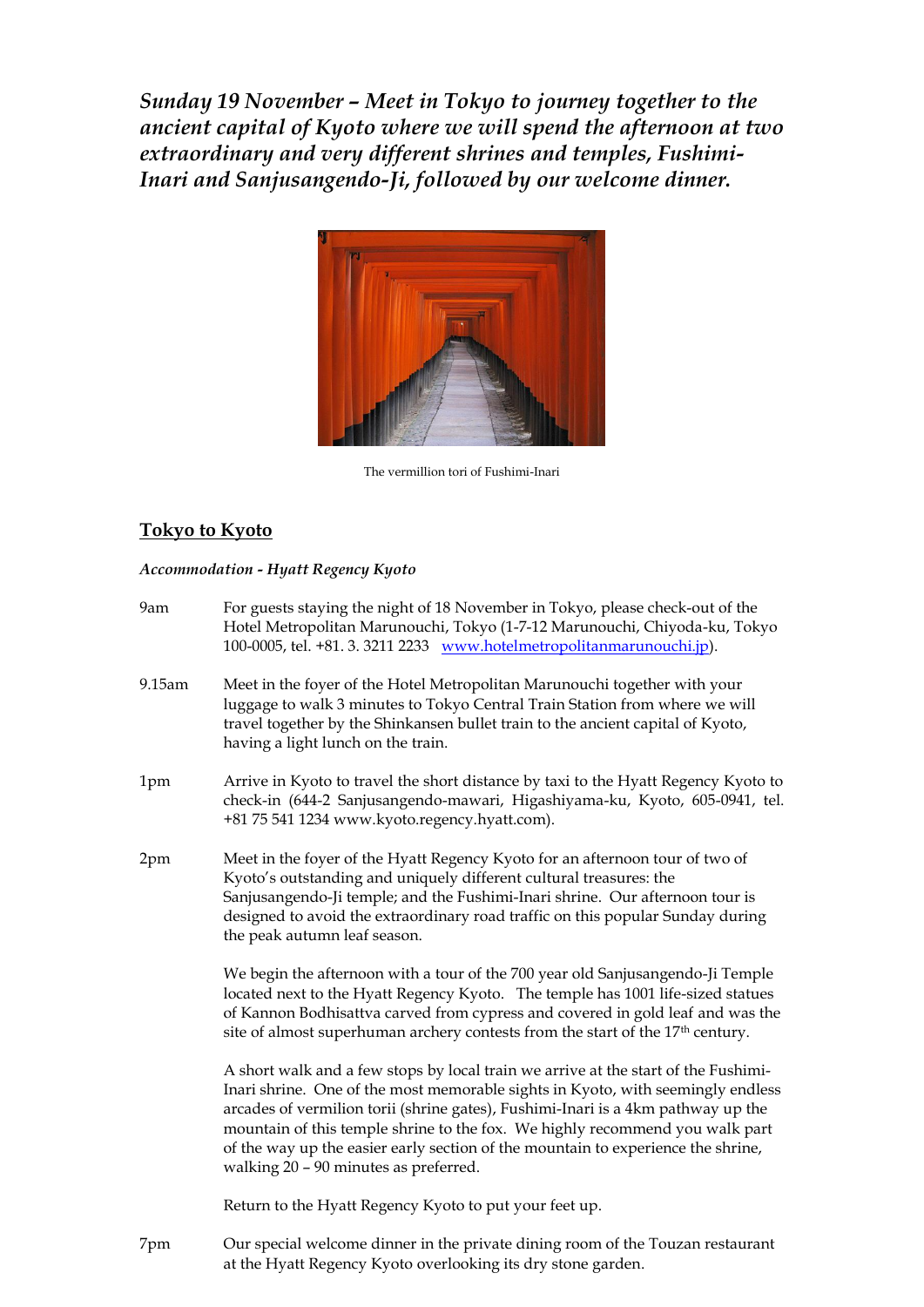*Monday 20 November – A morning visit to the exquisite Nanzen-Ji temple complex. In the afternoon we will visit the studio of Haruyuki Uchida, followed by a stroll along the Philosopher's Walk and an evening exploring the wonderful small restaurants and laneways of Gion.*



A garden in one of the temples of Nanzen-Ji

#### *Accommodation - Hyatt Regency Kyoto*

| <b>Breakfast</b> |  | At your own time |
|------------------|--|------------------|
|------------------|--|------------------|

| 10am               | Meet in the foyer of the Hyatt Regency Kyoto for a tour of Nanzen-Ji with its<br>lovely intricate gardens set amongst a complex of breathtakingly beautiful<br>Buddhist temples with their vibrantly coloured autumn trees.                                                                                                           |
|--------------------|---------------------------------------------------------------------------------------------------------------------------------------------------------------------------------------------------------------------------------------------------------------------------------------------------------------------------------------|
| 12.15pm            | Depart Nanzen-Ji by private coach to Haruyuki Uchida's studio.                                                                                                                                                                                                                                                                        |
| Lunch              | A light lunch of bento box, sandwiches or wraps on the coach.                                                                                                                                                                                                                                                                         |
| 1.15 <sub>pm</sub> | Arrive at Haruyuki Uchida's studio with its view over Kyoto and to experience<br>his intriguing magnetic sculptures that are in major public and private collections<br>across Japan, Australia and New Zealand.                                                                                                                      |
| 2.15pm             | Depart Haruyuki Uchida's studio by private coach for the Philosopher's Walk.                                                                                                                                                                                                                                                          |
| 3.15pm             | At the Philosopher's Walk we will take one of Kyoto's great strolls. This narrow<br>2km path follows a canal that is lined with cherry trees, numerous small shrines,<br>galleries, specialty shops and cafes. The path is so named because it was the<br>daily walk of Kitarao Nishida (1870 - 1943), a famous Japanese philosopher. |
| 4.30 <sub>pm</sub> | At the end of the Philosopher's Walk taxi or walk at your leisure to the Hyatt<br>Regency Kyoto.                                                                                                                                                                                                                                      |
| 7pm                | For those of you who wish to join Michael Hill and David Handley we will dine<br>at separate izakayas in Gion. Izakayas are wonderful, often stylish, small<br>restaurants and bars where the locals eat. After dinner we will have the<br>opportunity to wander the small streets and laneways of Gion.                              |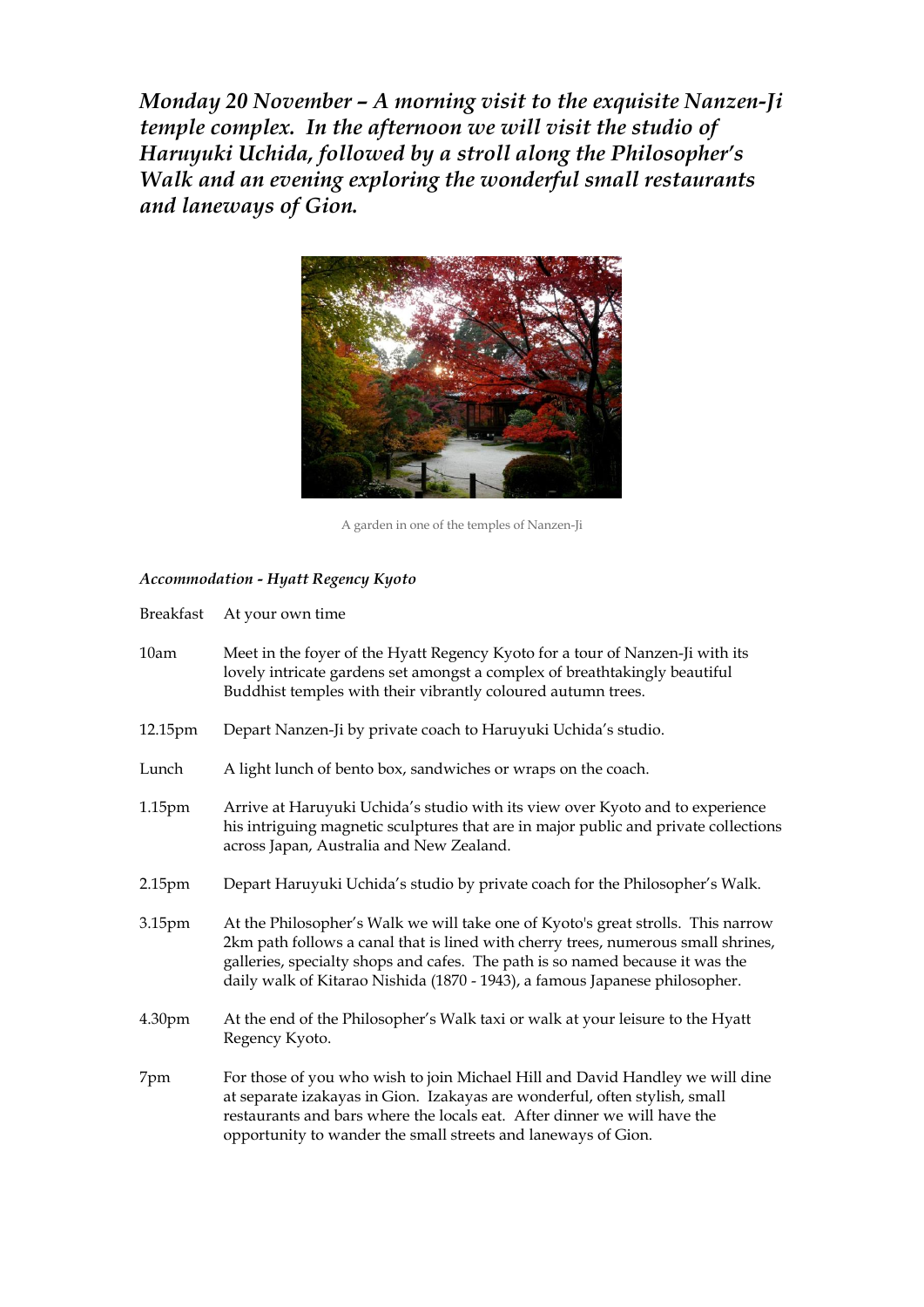*Tuesday 21 November – Our visit the Golden Temple and the exquisite dry rock garden of Ryoan-Ji Temple … followed by the studios of Mitsuo Takeuchi and other artists in the artists' village of Nishiyama in the hills above Kyoto. In the evening we will have an exquisite kaiseki dinner at Yoshikawa restaurant – famous for its tempura.*



The Golden Temple

#### *Accommodation - Hyatt Regency Kyoto*

| <b>Breakfast</b> |  | At your own time. |
|------------------|--|-------------------|
|------------------|--|-------------------|

9.45am Meet in the foyer of the Hyatt Regency Kyoto for the start of our morning tour to Kinkaku-Ji, the magnificent Golden Temple, travelling by private coach.

> Following the Golden Temple we visit Ryoan-Ji Temple and the minimalist beauty of its 500 year old dry rock garden to wander beside the 1,000 year old Kyoyochi Pond.

- 12.45pm Depart by private coach to the mountainside studio of Mitsuo Takeuchi in the artist village of Nishiyama.
- Lunch A light lunch of bento box, sandwiches or wraps on the coach.
- 1.45pm Arrive in Nishiyama to visit the studio of Mitsuo Takeuchi, who is a member of the *Sculpture by the Sea, Bondi* Decade Club, having exhibited 10 times, as well as exhibiting regularly in *Sculpture by the Sea* at Cottesloe and Aarhus. Mitsuo has works in private collections across Australia, including the Holmes à Court collection at Vasse Felix winery.
- 2.30pm Walk to other artist's studios in the village of Nishiyama including glass artists, ceramists and painters.
- 3.30pm Depart Nishiyama by coach.
- 4.30pm Arrive at the Hyatt Regency Kyoto to put your feet up.
- 7pm A wonderful and elaborate traditional kaiseki dinner in the elegant private banquet dining room of the Yoshikawa restaurant where we will experience the old world hospitality of Japan in a room surrounded by a 400 year old garden.

Yoshikawa is particularly known for the tempura dishes in its kaiseki menu that are regarded as among the best in Japan.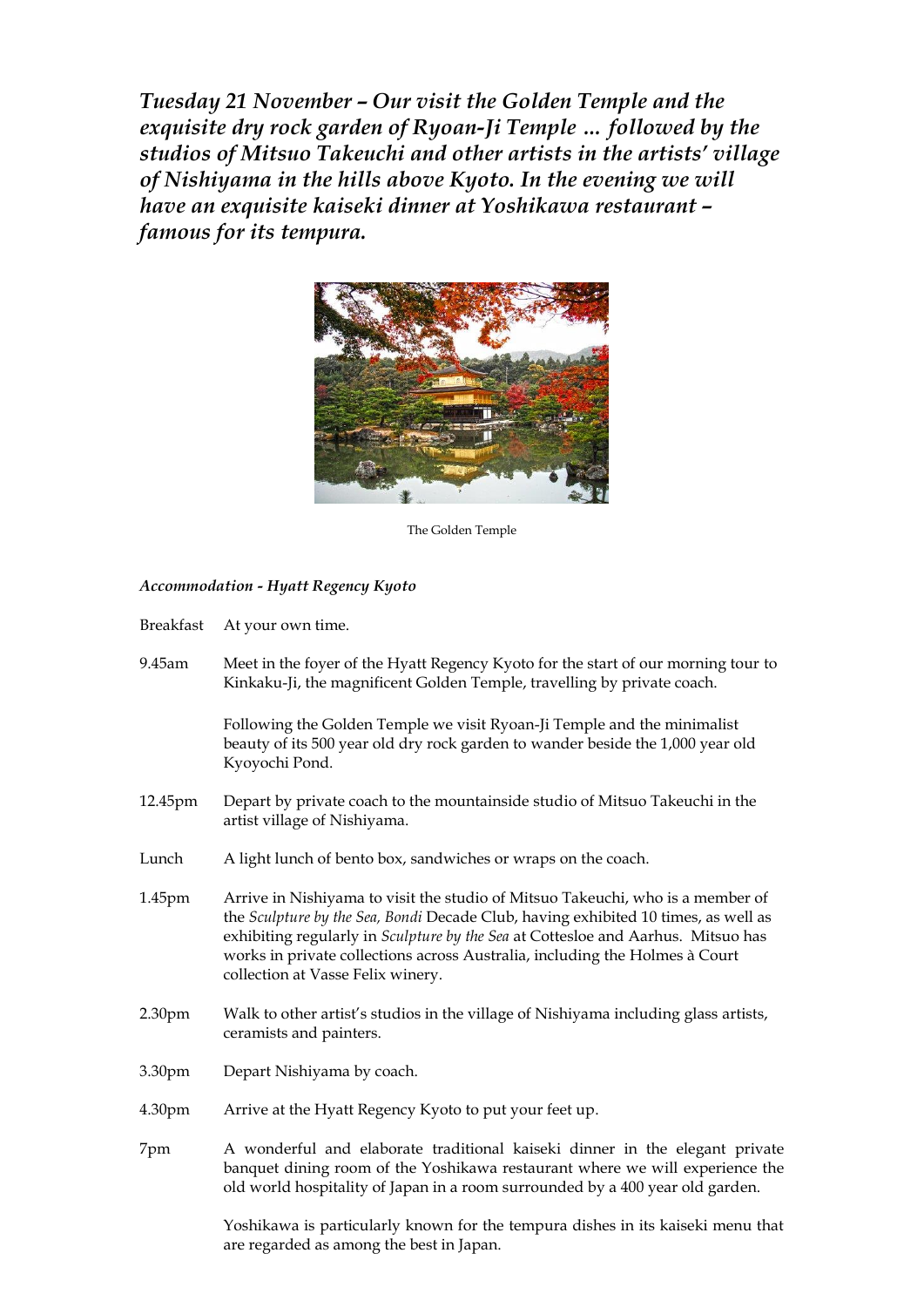*Wednesday 22 November – The grand Nijo-Ji Temple followed by the opportunity to wander the artisan shops of Kyoto or a temple tour with Dr Michael Hill. In the evening we will return to wander and dine in Gion.*



The laneways of Gion

### *Accommodation –Hyatt Regency Kyoto*

- Breakfast At your own time and a lazy start to the day.
- 10am Meet in the foyer of the Hyatt Regency Kyoto for our tour of Nijo- Ji temple and its splendid gardens. Nijo-Ji was established as, the residence of the Tokugawa Shoguns at the start of the 17th century and was the sometime residence of an Imperial Prince and the Imperial Cabinet.
- 12.30pm The opportunity to take the afternoon to do your own exploring of Kyoto's speciality artisan shops from ceramics to knives and the Nishiki markets, or a walking temple tour with Michael Hill.
- 5.45pm Meet in the foyer of the Hyatt Regency Kyoto to depart by taxi to visit the nearby Kodai-Ji Temple with its exquisite pond and maple trees that are magnificently lit at night. The visit to Kodai-Ji is an optional addition at the end of the day and one we highly recommend.
- Dinner Following the visit to Kodai-Ji you have the option of an early night with dinner at the Hyatt Regency Kyoto, or room service, or to go to izakayas in Gion with David Handley and Michael Hill.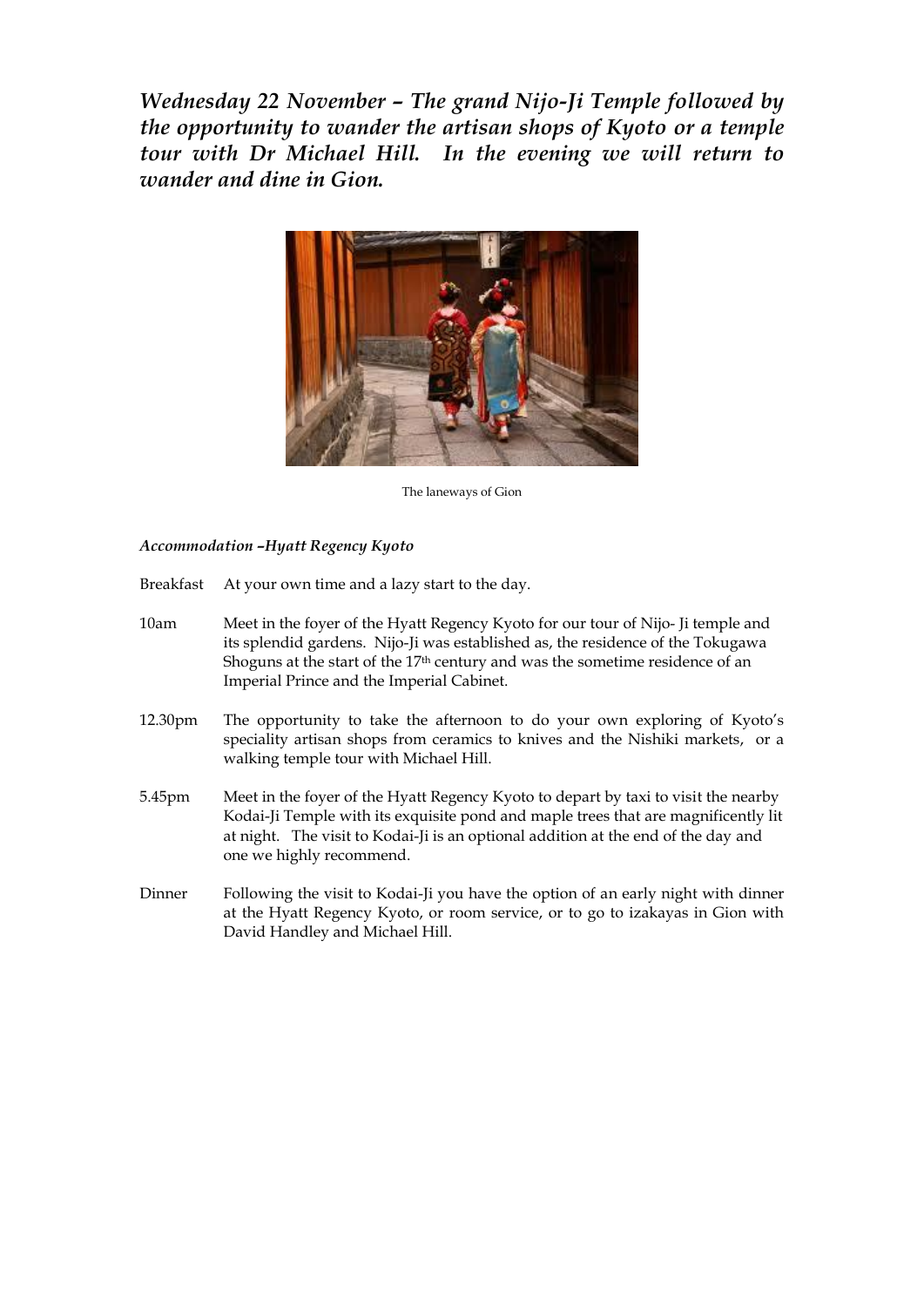*Thursday 23 November – Depart Kyoto to visit Keizo Ushio's collection and studio near Himeji and to travel to the Benesse Art Site on the Island of Naoshima*



'Oushi – Zokei' by Keizo Ushio, *Sculpture by the Sea, Bondi* 2004 and *Sculpture by the Sea, Cottesloe* 2005 now in the Holmes à Court collection at Vasse Felix winery, Margaret River.

#### *Accommodation – Benesse House, Naoshima Island*

- Breakfast At your own time to allow for check-out as below.
- 9.15am Check-out of the Hyatt Regency Kyoto
- 9.30am Meet in the foyer of the Hyatt Regency Kyoto to depart by private coach to Keizo Ushio's quarry studio and 'Keizo House' in the prefecture of Hyogo.
- 11.30am A private tour of Keizo Ushio's studio with a demonstration of his stone-cutting machinery and a visit to the magnificent and recently acquired sculpture property, 'Keizo House'. During our visit we will experience Keizo's sculptures set in the grounds and rooms of this 19th century traditional mansion that once belonged to the major rice merchant of the region.

A lunch of bento boxes and sandwiches will be served.

- 1.15pm Travel by private coach to Uno Port on the Inland Sea.
- 4.30pm Car ferry from Uno Port to the Island of Naoshima.
- 5pm Check into Benesse House and its extraordinary museums, designed by Pritzkeraward winning architect, Tadao Ando (Naoshima Island, tel. +81.87.892 3223 [www.benesse-artsite.jp/en\)](http://www.benesse-artsite.jp/en). Our travel on this day has been arranged so you do not have to carry your bags from the time we depart Kyoto until we arrive at Benesse House.
- 6pm Welcome dinner at the Terrace restaurant, Benesse House with its wonderful fusion of Japanese and French cuisine. Due to its remote location, to enable Benesse House to serve exceptional dinners there are two set dinner times of 6pm and 8pm.

After dinner there is the option of a short walking tour hosted by Michael Hill of Benesse House: its architecture and collection, including works by leading kinetic sculptor George Rickey.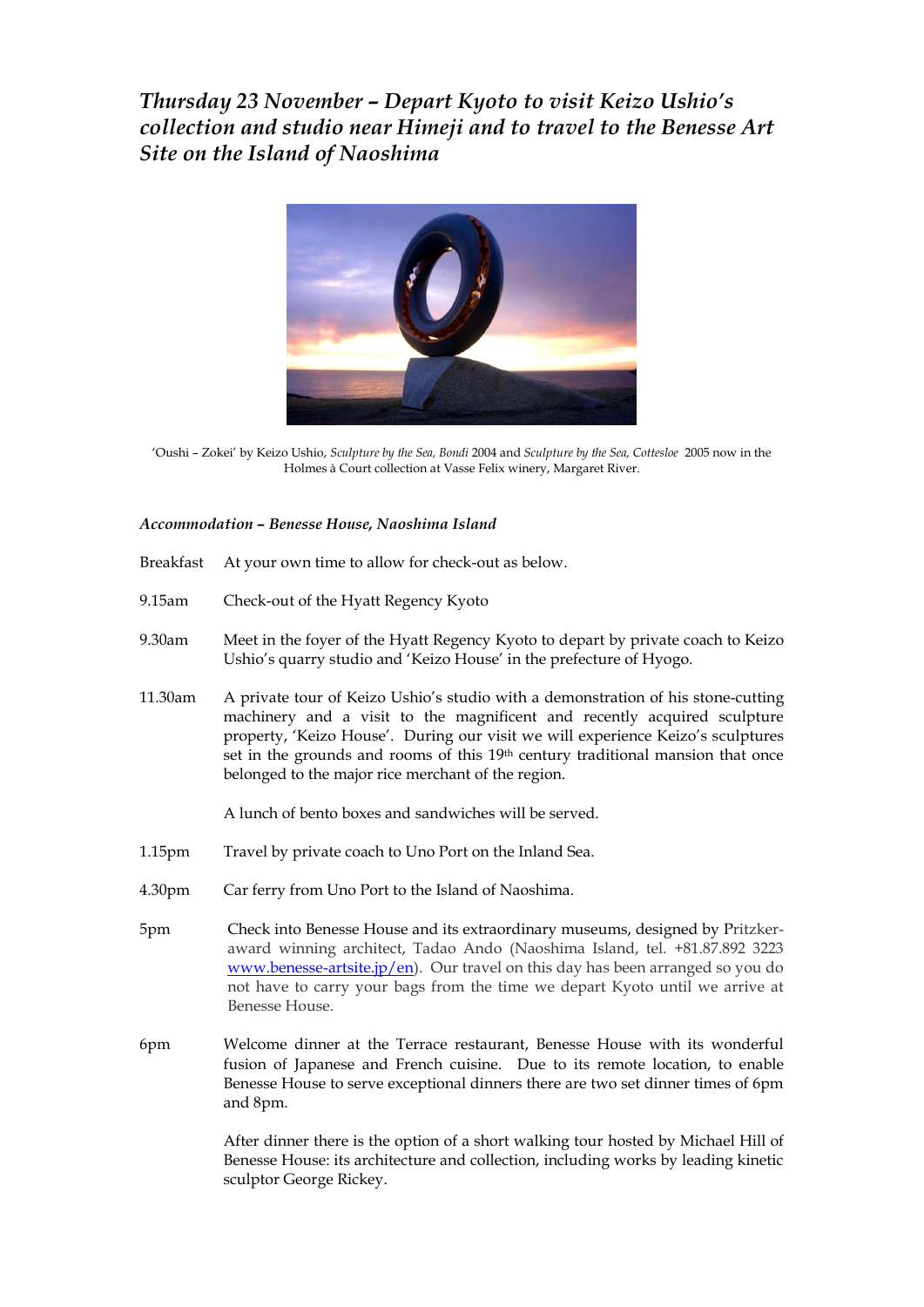### *Friday 24 November - a Tour of Benesse Museum, the Lee Ufan Museum and the Chichu Art Museum*



The almost entirely underground Chichu Art Museum, Naoshima.

#### *Accommodation – Benesse House, Naoshima Island*

Breakfast At the Terrace restaurant.

A lazy morning

10.15am Meet in the foyer of Benesse House to take the short walks or courtesy coach to the extraordinary museums on Naoshima.

> Walk to the Lee Ufan Museum, en route visiting the sculptures that dot the way, including an installation by Walter De Maria and further works by George Rickey.

> We continue to the phenomenal Chichu Art Museum to tour the collection featuring artworks by Claude Monet, Walter De Maria and James Turrell in the museum buildings designed by Tadao Ando, which is built within a hill yet you almost never feel as though you are underground.

- Lunch At a time to suit at one of the museum cafes.
- Afternoon Continue to explore the museums with Dr Michael Hill. At your own time please either take the Benesse House courtesy bus or, if you prefer, walk the 30 minute coastal walk back to Benesse House.
- Dinner At the restaurant and time of your choice at either 6pm or 8pm at the Terrace restaurant, Benesse House or Issen at the Benesse House Museum. We will assist you to make your reservation prior to leaving Sydney, as is required by Benesse House in order to manage the quality of the meals prepared on this remote island.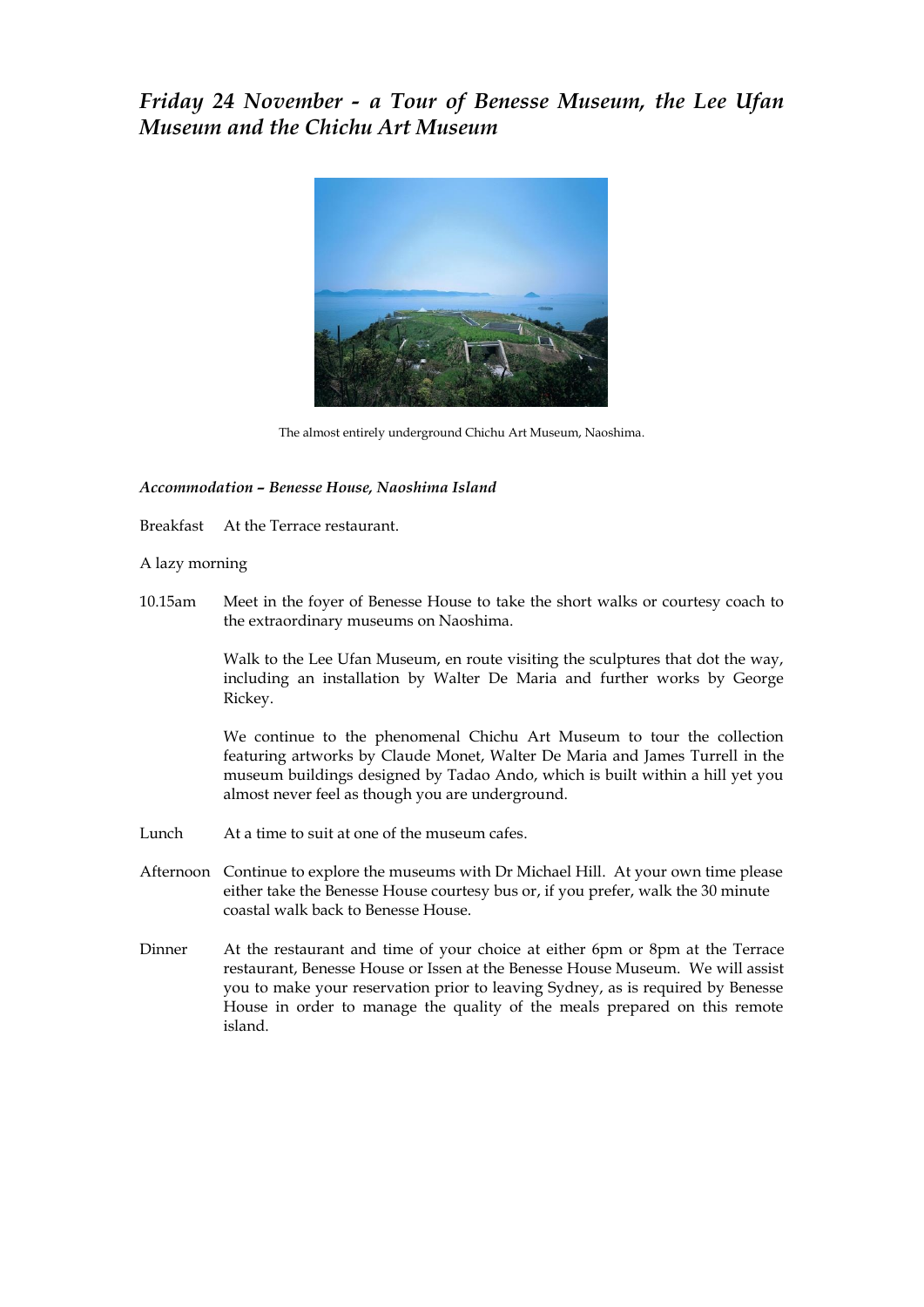# *Saturday 25 November – Tour of Isamu Noguchi Garden Museum on the Island of Shikoku and the Art Houses Project Naoshima*



'Energy Void' by Isamu Noguchi

#### *Accommodation – Benesse House, Naoshima Island*

| <b>Breakfast</b> | Please breakfast early at the Terrace Restaurant for an early departure for our<br>morning tour to the Isamu Noguchi Garden Museum on the Island of Shikoku.<br>Noguchi is one of the leading sculptors of the twentieth century who lived in<br>New York and Japan leaving museums in both locations.                                                                                                                                                                         |
|------------------|--------------------------------------------------------------------------------------------------------------------------------------------------------------------------------------------------------------------------------------------------------------------------------------------------------------------------------------------------------------------------------------------------------------------------------------------------------------------------------|
| 8.15am           | Meet in the foyer of Benesse House to depart by courtesy coach from Benesse<br>House to Miyanoura Port.                                                                                                                                                                                                                                                                                                                                                                        |
| 8.40am           | Our ferry departs Miyanoura Port to the Port of Takamatsu on the Island of<br>Shikoku.                                                                                                                                                                                                                                                                                                                                                                                         |
| 9.05am           | Arrive at the Port of Takamatsu from which we travel by taxi to the remarkable<br>Isamu Noguchi Garden Museum.                                                                                                                                                                                                                                                                                                                                                                 |
| 10am             | Private tour of the museum and its gardens which house 150 indoor and outdoor<br>sculptures by Isamu Noguchi, as well as his private residence.                                                                                                                                                                                                                                                                                                                                |
| 12pm             | We return by taxi to Takamatsu Port for lunch.                                                                                                                                                                                                                                                                                                                                                                                                                                 |
| Lunch            | At your own time or join Michael and David at a local noddle bar.                                                                                                                                                                                                                                                                                                                                                                                                              |
| 12.40pm          | Return ferry to Miyanoura Port on the island of Naoshima.                                                                                                                                                                                                                                                                                                                                                                                                                      |
|                  | Afternoon Guests can spend the afternoon relaxing at Benesse House, exploring the island<br>or join Michael Hill to visit the Art Houses Project on Naoshima Island in the<br>village of Honmura.                                                                                                                                                                                                                                                                              |
|                  | The Art Houses Project is an eclectic collection of abandoned houses, workshops,<br>a temple and a shrine that have been converted into art installations and venues<br>for contemporary art. The art houses are scattered throughout the village, most<br>of them are unassuming from the street, blending into the surrounding<br>traditional Japanese neighborhood. The interior of each, however, has been<br>given over to artists to convert into their artistic vision. |
| 4.40pm           | The opportunity to experience James Turrell's 'Open Sky' in the Chichu Art<br>Museum, concluding at 5.45pm.                                                                                                                                                                                                                                                                                                                                                                    |
| Dinner           | At the restaurant and time of your choice at either 6pm or 8pm at the Terrace                                                                                                                                                                                                                                                                                                                                                                                                  |

restaurant, Benesse House or Issen at the Benesse House Museum.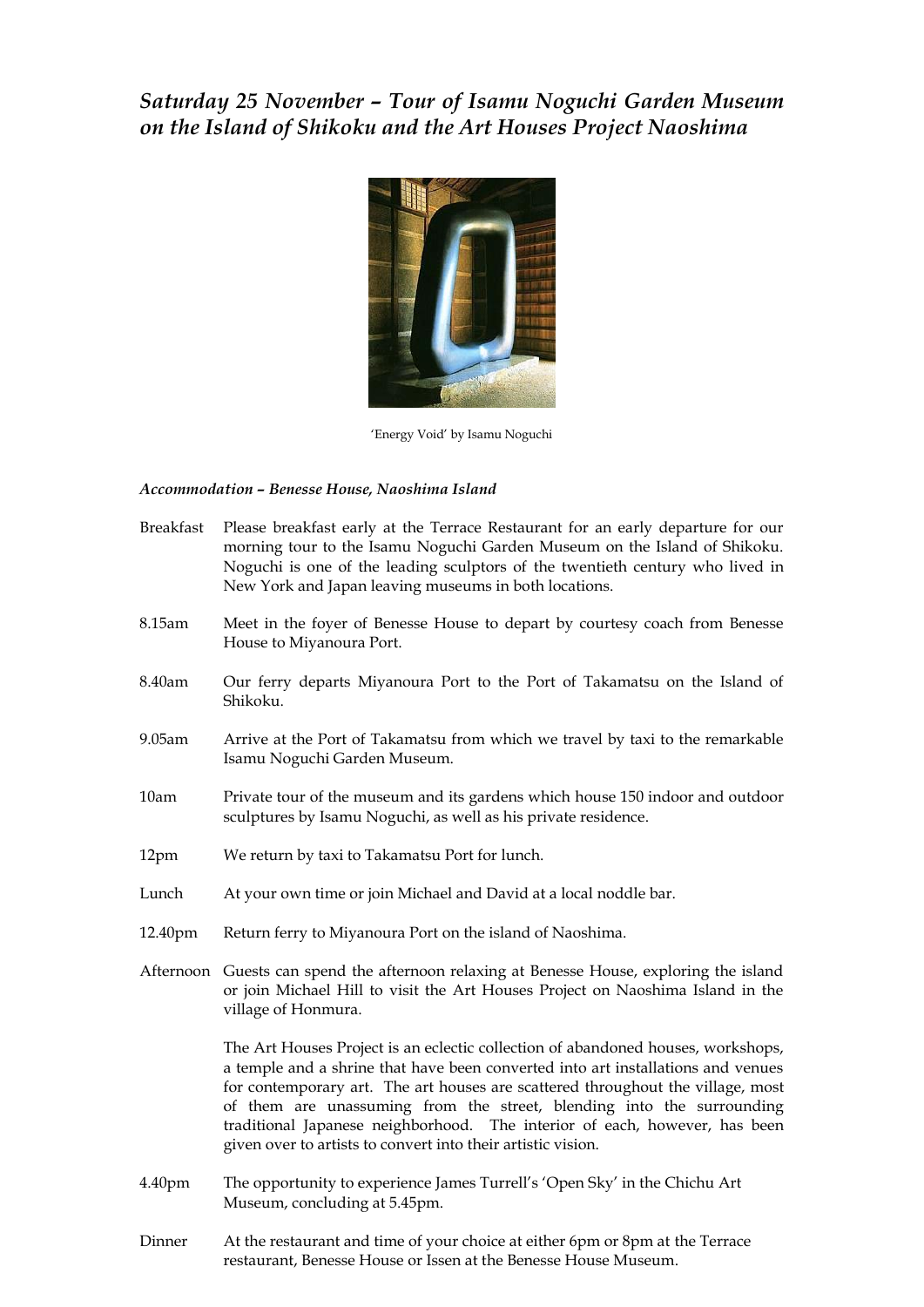*Sunday 26 November Inujima Island Art Projects and Teshima Art Museum*



One of the Inujima Island Art Projects (the Teshima Art Museum is so extraordinary no photo does it justice)

#### *Accommodation – Benesse House, Naoshima Island*

- 7.45am Breakfast at the Terrace restaurant to allow for an 8.45am departure.
- 8.45am Benesse House courtesy bus departs from the hotel to Miyanoura Port where we take a boat trip through the islands of the inland sea to Inujima Island.
- 9.20am Our ferry departs to Inujima Island.
- 10.15am Arrive at Inujima Island, which is very small and flat allowing guests to comfortably walk from art project to art project spread over a couple of kilometres. There are two parts to the Inujima Art Project. First, Seirensho, which is open to a limited number of people at any one time and the "Art Houses Project", which is made up of a series of installations dotted through the small village.
- Midday A light traditional regional bento box lunch or quiche at Inujima café next to the wharf.
- 1pm Our ferry departs Inujima Island for Ieura Port on Teshima Island.
- 1.25pm We arrive at Teshima Island to drive to the Teshima Art Museum.

The Teshima Art Museum is an artistic and architectural masterpiece by the artist Rei Naito and the globally acclaimed architect Ryue Nishizawa that will enchant you. For many this hard to get to installation is the artistic highlight of the tour.

- 3.55pm Return ferry to Naoshima Island.
- 4.20pm Arrive at Miyanoura Port on Naoshima to travel by courtesy coach to Benesse House.
- 7pm Depart by courtesy coach from the foyer of Benesse House to the Benesse House Museum for a brief pre-dinner tour of several works in the collection followed by our farewell to Naoshima dinner at the Issen restaurant in the Benesse House Museum.
- 8pm A traditional kaiseki menu dinner at Issen restaurant in the Benesse House Museum.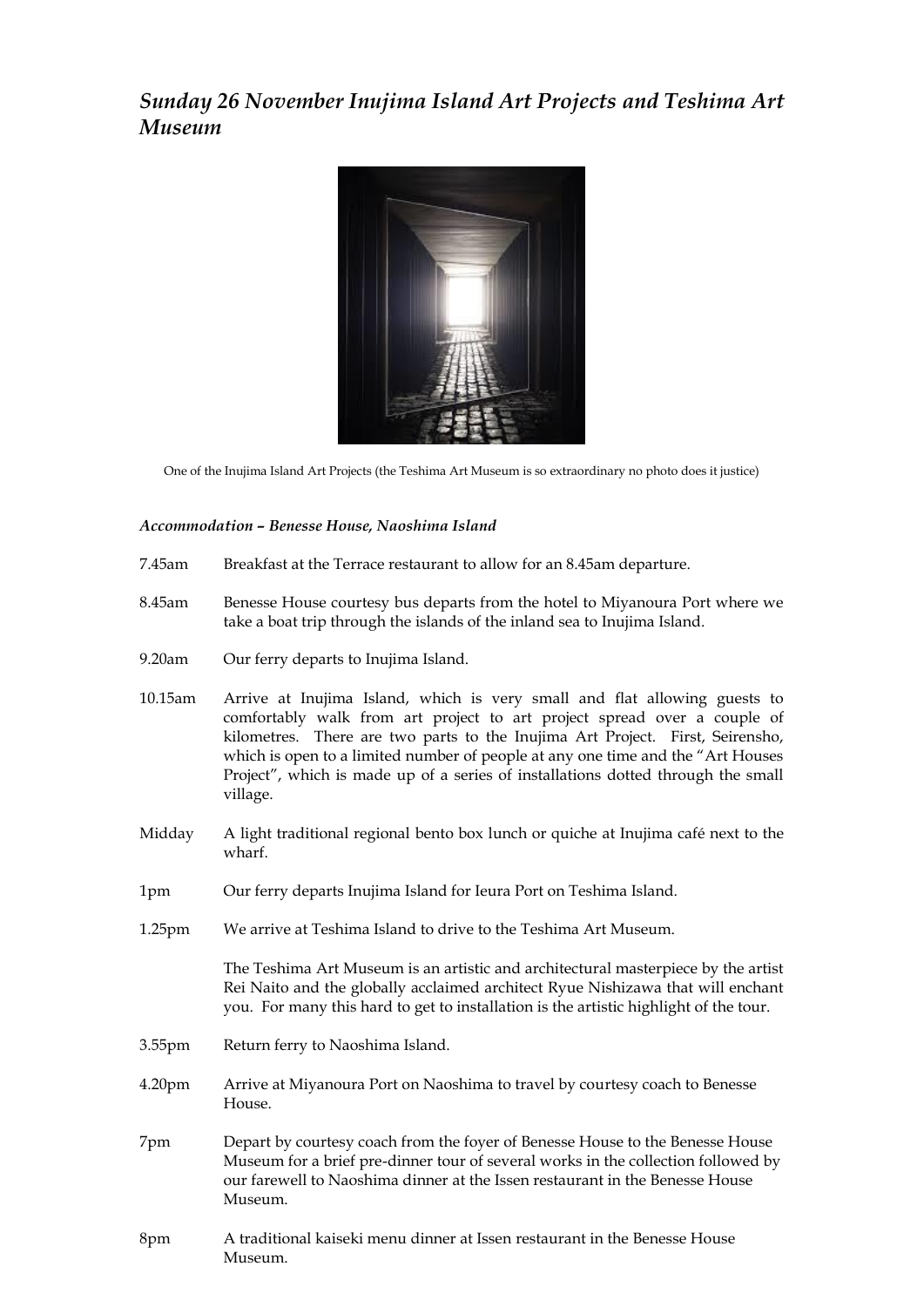# *Monday 27 November – Depart Benesse House and travel to the majestic mountain region of Hakone*



The sculptural mascot of Naoshima by Yayoi Kusama

#### *Accommodation – Hyatt Regency Hakone Resort & Spa*

- Breakfast At the Terrace restaurant at your own time to allow for a 9am check-out.
- 9am Check-out of Benesse House.
- 9.15am Depart by private coach from Benesse House and car ferry to Okayama from where we will catch the Shinkansen bullet train to Odawara with a light lunch on the train.
- 3.30pm On arrival at Odawara in the Hakone region we will travel by taxi through the winding mountain valley with its beautiful autumn leaves.
- 4.30pm Check-in to the stylish and very relaxing Hyatt Regency Hakone Resort & Spa (1320 Gora Hakone-machi, Ashigarashimo-gun, Kanagawa, 250-0408, tel. +81. 460. 82 200[0 www.hakone.regency.hyatt.com\)](http://www.hakone.regency.hyatt.com/).

The opportunity for a late afternoon walk, massage or an onsen bath at the Hyatt Regency Hakone Resort & Spa.

- 6pm Drinks by the fire in the lounge of the Hyatt Regency Hakone.
- Dinner At your own time at one of the many local restaurants a short taxi ride away or in either of the hotel's exceptional restaurants: the sushi and sashimi restaurant; or its French-Japanese fusion restaurant.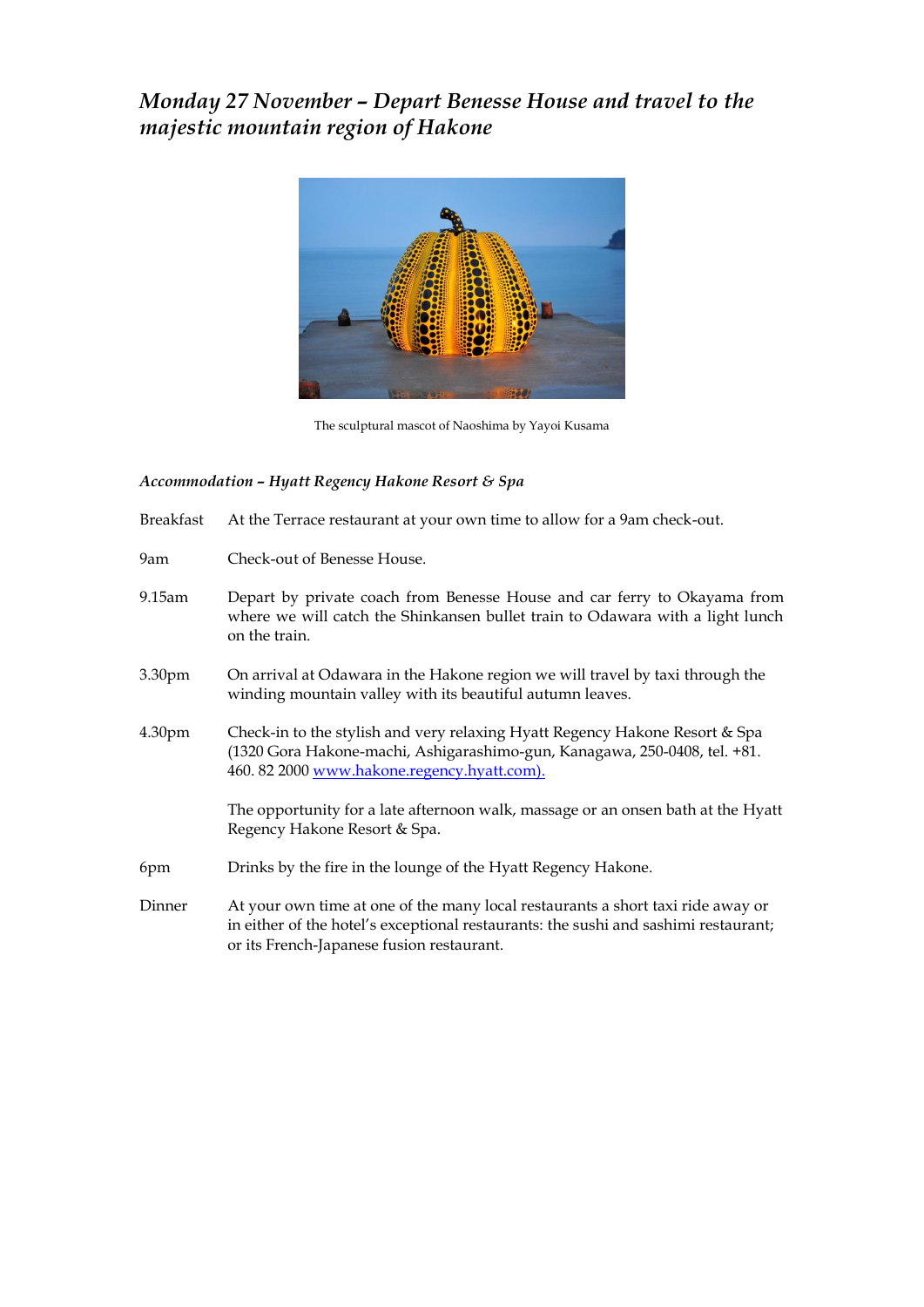*Tuesday 28 November - the Hakone Open-Air Museum with its remarkable Henry Moore and Picasso Collections followed by our farewell dinner*



One of the magnificent Henry Moore sculptures at the Hakone Open-Air Museum

#### *Accommodation – Hyatt Regency Hakone Resort & Spa*

Breakfast At your own time.

A relaxing morning enjoying the onsen (baths) at the Hyatt Regency Hakone Resort & Spa or walking in the beautiful mountain region of Hakone.

- 11am Meet in the foyer of the Hyatt Regency Hakone to take the short taxi ride to visit the Hakone Museum of Art where we will wander its beautiful moss and bamboo gardens and view its antique ceramic collection (1300 Gora, Hakonemachi, Kanagawa 250 0408 tel. +81. 460 2 2623 (www.moaart.or.jp/hakone).
- Midday A short taxi ride to the Hakone Open-Air Museum where we will have lunch overlooking the magnificent sculpture park.
- 1.30pm Our tour of the Hakone Open-Air Museum, including its excellent sculpture collection from Rodin to many magnificent works by Henry Moore and its wonderful Picasso collection of paintings, ceramics and works in silver [\(www.hakone-oam.or.jp/english\)](http://www.hakone-oam.or.jp/english).

A relaxed early evening enjoying the onsen (baths) at the Hyatt Regency Hakone Resort and Spa or walking in the beautiful mountain region of Hakone, followed by the option of complimentary drinks in the lounge from 6pm.

8pm Farewell dinner in a private dining room at the Hyatt Regency Hakone Resort & Spa.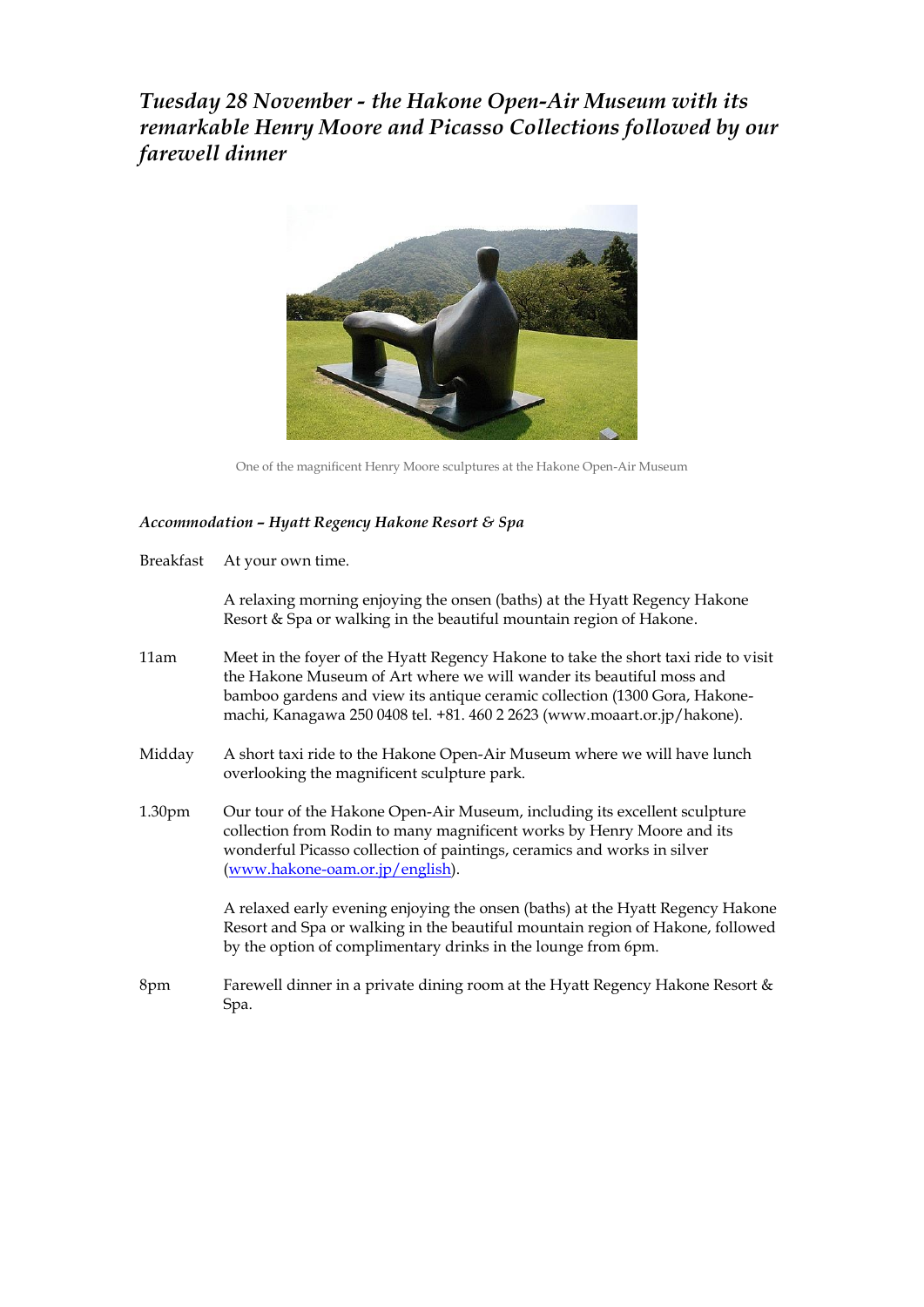*Wednesday 29 November – Lake Ashi, the mountains and museums of Hakone and our farewell*



Lake Ashi with the giant red Tori in the lake and Mount Fuji

Breakfast At your own time followed by a relaxed start to the morning.

The day offers the opportunity to visit Lake Ashi with its views to Mount Fuji with David Handley, or to wander the mountain region of Hakone, or to visit the nearby museums with Michael Hill including:

- The Pola Museum, with its collection of works by Monet, Renoir, Picasso and Degas;
- The Lalique Museum;
- The Okada Museum of Art, with its Japanese and Asian collections from ancient times to now;
- The Narukawa Art Museum, with its view of Lake Ashi and Mount Fuji from the Panorama Room and its permanent exhibition of treasures from China; or
- To revisit the sculpture collection at the Hakone Open-Air Museum.
- Midday Late check-out and farewell for any guests leaving us earlier in the day and who are not travelling on the same train to Tokyo and Tokyo Haneda Airport with Michael Hill and David Handley.
- 4pm Meet in the foyer to depart the Hyatt Regency Hakone Resort & Spa by taxi to Odawara train station for those guests travelling by Shinkansen bullet train to Tokyo or Tokyo Haneda Airport for the 10pm flight to Sydney and onto Melbourne or the 10.55pm flight to Perth via Singapore.
- 7.30pm Arrive at Tokyo Haneda Airport with plenty of time for the 10pm flight to Sydney and onto Melbourne or the 10.55pm flight to Perth via Singapore.

Thank you for joining us in Japan!

### *Please Note the Conditions of Participation on the Tour.*

**1.** A maximum of 15 paying guests will participate on the tour. Your place on the tour is confirmed upon full payment of the tour fee. For any guests who have paid a deposit but not the full tour fee by 15 April, we regret that your place will then become available to people on the waiting list **2.** It is a condition of participation on the tour that you have personal travel insurance and to provide your policy details at the time you pay the tour fee in full. **3.** Cancellations. A cancellation fee of \$2,500 applies before 15 July if the tour is not fully subscribed with 15 guests at the time of departure. There are no refunds for cancellations after 15 July. Please note that in many cases, such as a health emergency just before departure, personal travel insurance may cover